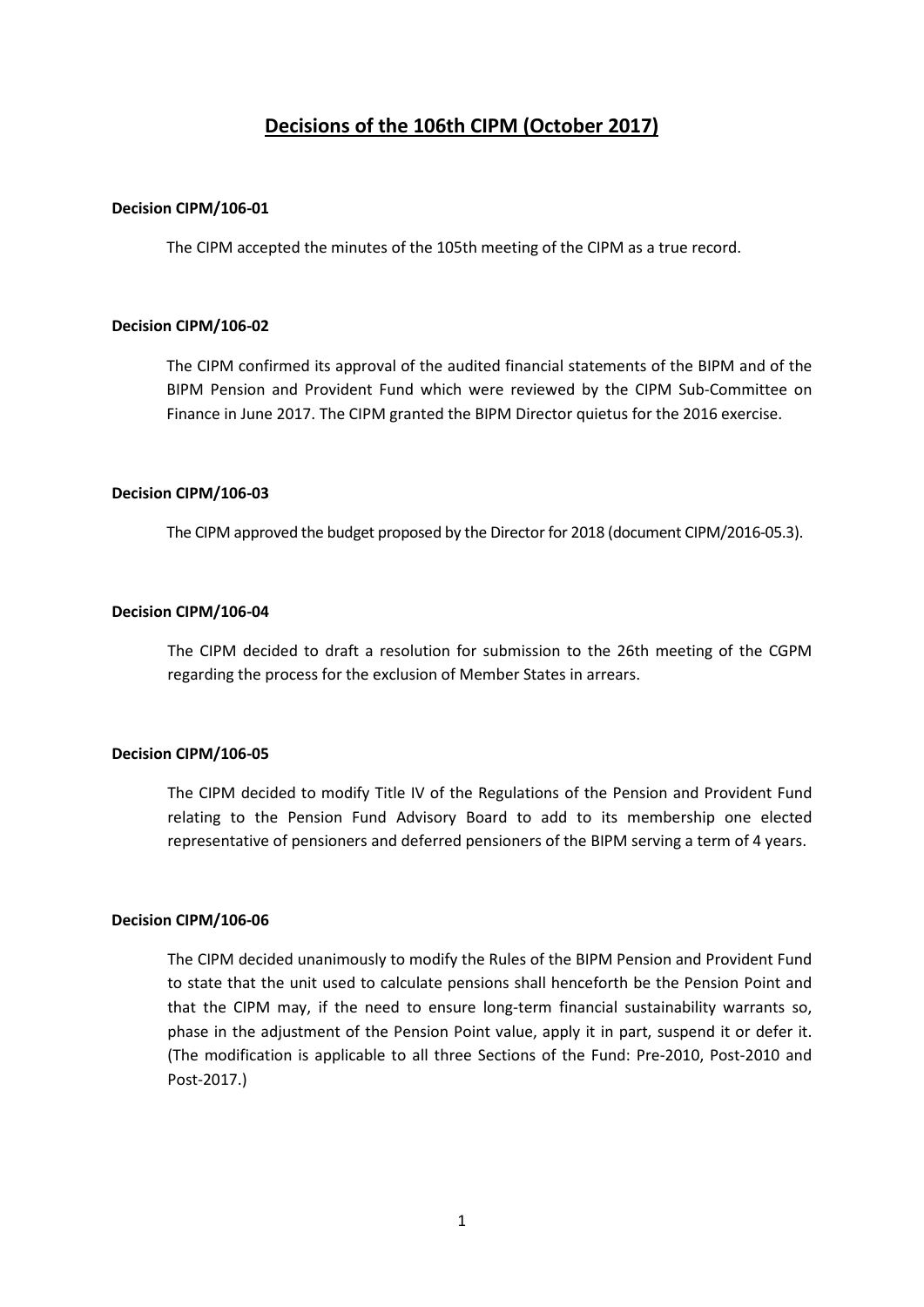Following review of the actuarial modelling carried out by the actuaries at Mercer, and Decision CIPM/105-06 by which the CIPM:

- − increased the annual contributions by the BIPM to the Pension Fund by 400 k€ in 2017 and 150 k€ in every year thereafter, and
- implemented increases in the contribution rate for active staff

The CIPM decided unanimously that the Pension Point will not be adjusted for the period 2018-2019.

# **Decision CIPM/106-08**

The CIPM decided to increase the number of serving staff elected by the staff to the PFAB from one to three, each serving a term of 4 years. It will continue, when possible, with the practice of engaging an external expert on the PFAB drawn from amongst the representatives of the Member States.

# **Decision CIPM/106-09**

The CIPM requested the CCM to provide, for the next meeting of the CIPM, a formally approved note on the dissemination process after the redefinition of the kilogram, addressing in particular the definition of the consensus value, as well as an updated *mise en pratique*, taking into account the comments made at the 106th meeting of the CIPM.

#### **Decision CIPM/106-10**

The International Committee for Weights and Measures (CIPM) welcomed recommendations regarding the redefinition of the SI from its Consultative Committees.

The CIPM noted that the agreed conditions for the redefinition are now met and decided to submit Draft Resolution A to the 26th meeting of the General Conference on Weights and Measures (CGPM) and to undertake all other necessary steps to proceed with the planned redefinition of the kilogram, ampere, kelvin and mole.

# **Decision CIPM/106-11**

The CIPM authorized the CIPM President to convey its support for the publication of the final numerical values for the defining constants to the Task Group on Fundamental Constants convened by CODATA.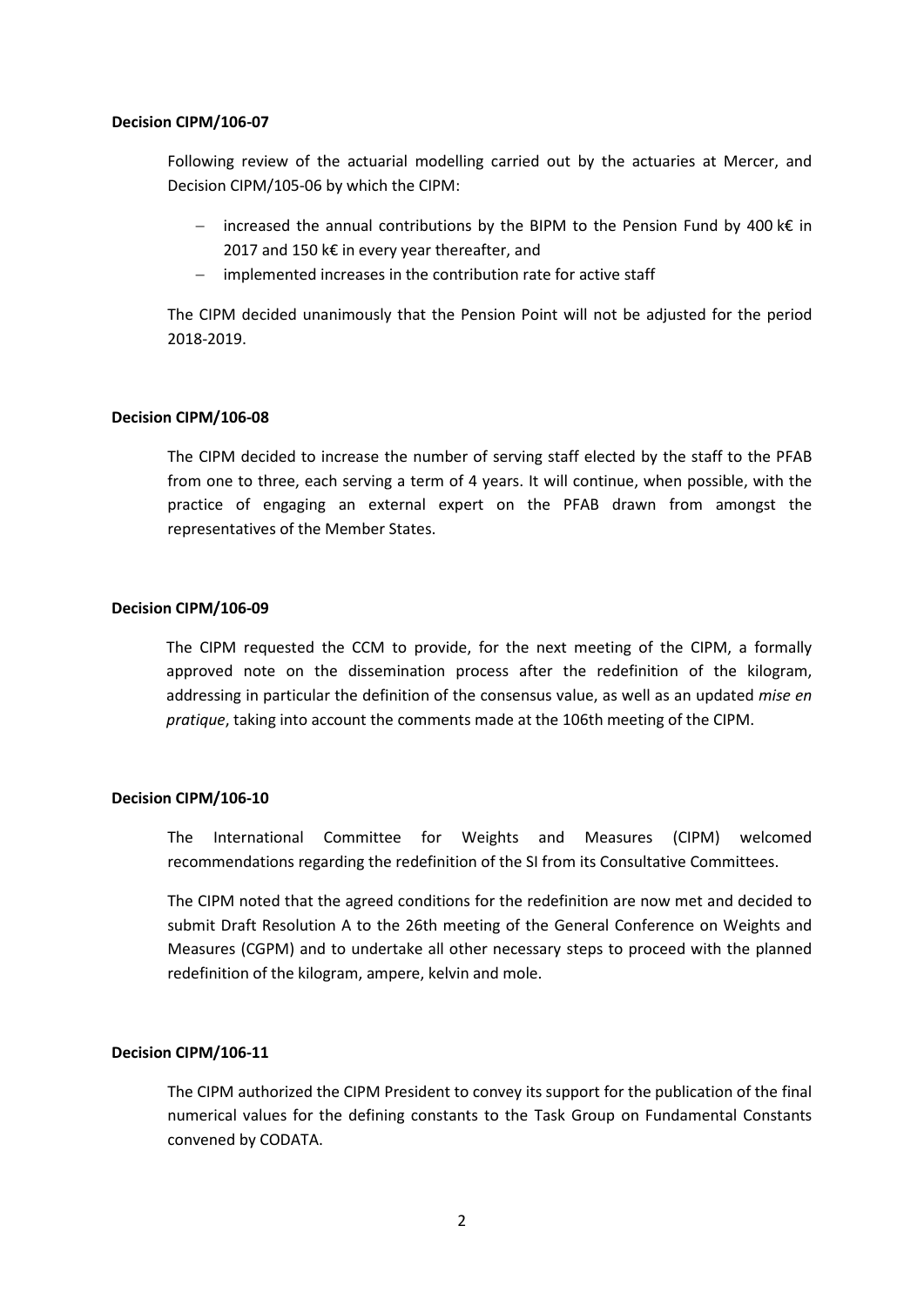The CIPM accepted the revised Draft Resolution A as presented at the 106th meeting of the CIPM which included modifications:

- − to the wording for the definition of the mole as suggested by the CCU and based on proposals by the CCQM and IUPAC,
- − to include the final CODATA LSA values for the defining constants,
- − to synchronize the order in the definition of the luminous efficacy, and
- − to include explanatory text on the hertz, joule, coulomb, lumen and watt.

# **Decision CIPM/106-13**

The CIPM approved the edited version of the 9th edition of the SI Brochure, as approved by the CCU, changed by adding the preface on "The BIPM and the Metre Convention" used in the 8th edition of the SI Brochure modified only by correcting the numbers of Member States and Associate States/Economies and simultaneously deleting what was Appendix 1 on "The Metre Convention and its Organs".

# **Decision CIPM/106-14**

The CIPM welcomed the excellent progress on the promotion of the revised SI by the CIPM Task Group for Promotion of the SI and encouraged all NMIs to take advantage of the material they develop.

#### **Decision CIPM/106-15**

The CIPM decided that the *mises en pratique* prepared by the CCs for each of the base units should be presented in a common format to be developed by the BIPM editing team.

#### **Decision CIPM/106-16**

The CIPM decided the following text for inclusion in CIPM-D-01:

In order to be informed of technical developments and evolving stakeholder needs in different areas of metrology, the CIPM has Consultative Committees with agreed scopes and the following three objectives:

− to progress the state-of-the art by providing a global forum for NMIs to exchange information about the state of the art and best practices,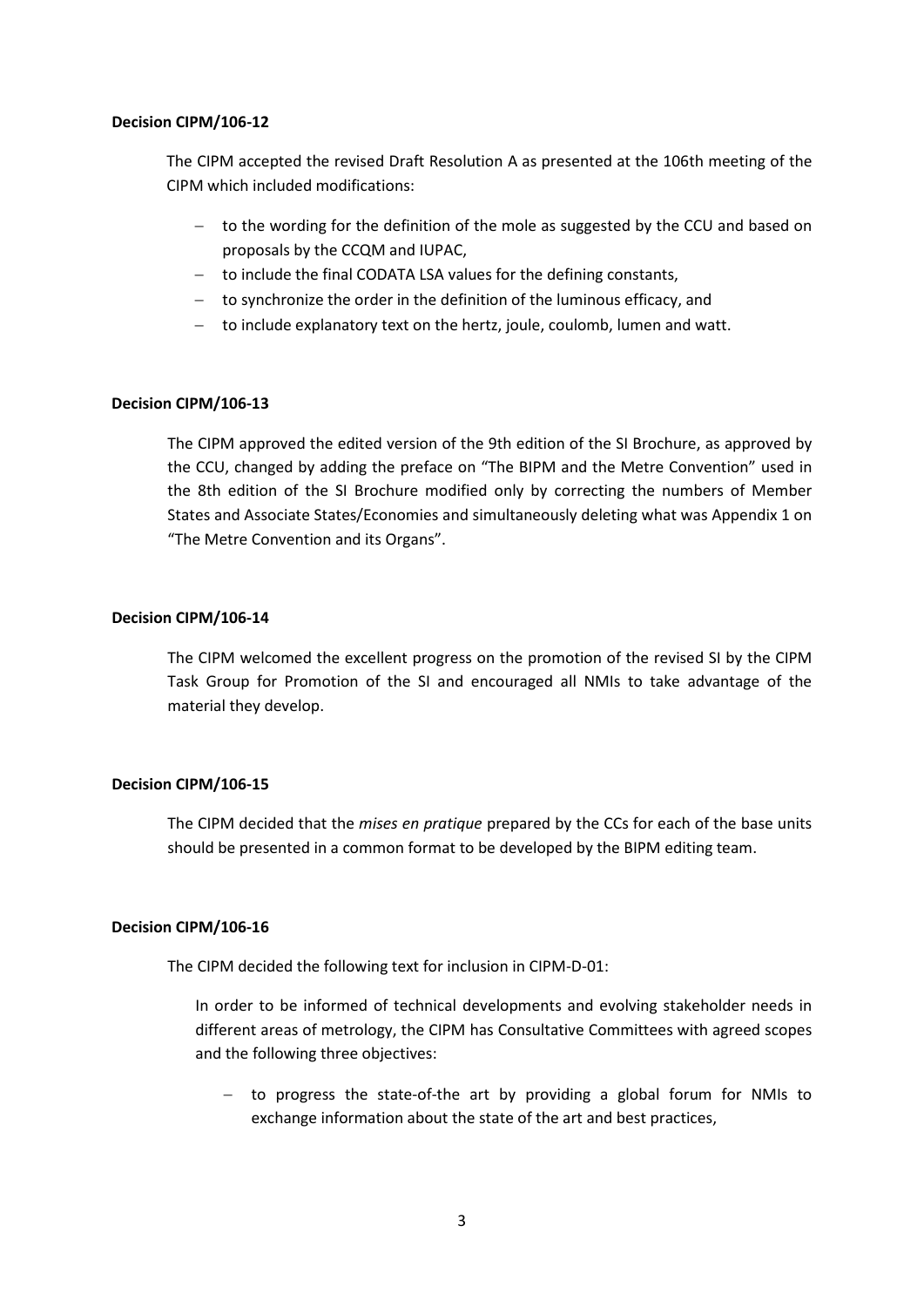- − to define new possibilities for metrology to have impact on global measurement challenges by facilitating dialogue between the NMIs and new and established stakeholders, and
- − to demonstrate and improve the global comparability of measurements. Particularly by working with the RMOs in the context of the CIPM MRA to:
	- o plan, execute and monitor KCs, and to
	- o support the process of CMC review.

Document CIPM-D-01 will be updated accordingly.

# **Decision CIPM/106-17**

Following Decision CIPM/105-27 (on the engagement of international organizations as "liaisons" at the Consultative Committees), the CIPM decided that the status of liaison within the context of the Consultative Committees will be decided upon in each case by the CIPM.

The CIPM will base its decision on the extent to which the international organization concerned meets the following criteria:

- being international in structure and scope of activity, and representative of the specialized field of interest in which they operate;
- being concerned with matters covering a part, or all, of the field of activity of the BIPM;
- − having aims and purposes in conformity with the Vision, Mission and Objectives of the BIPM;
- − having a permanent directing body and secretariat, authorized representatives and systematic procedures and machinery for communicating with its membership in various countries;
- allowing its members to exercise voting rights in relation to its policies or action or having other appropriate mechanisms to express their views; and
- having been established at least three years before they apply for liaison status.

Organizations that are not offered liaison status within the context of the Consultative Committees will be known as "organizations in cooperation".

Document CIPM-D-01 will be updated accordingly.

#### **Decision CIPM/106-18**

The CIPM decided that, in order to further emphasize the consultative nature of the Consultative Committees and the importance of the consensus-based decision-making processes, Document CIPM-D-01 should be updated so as not to make any reference to voting taking place in CCs.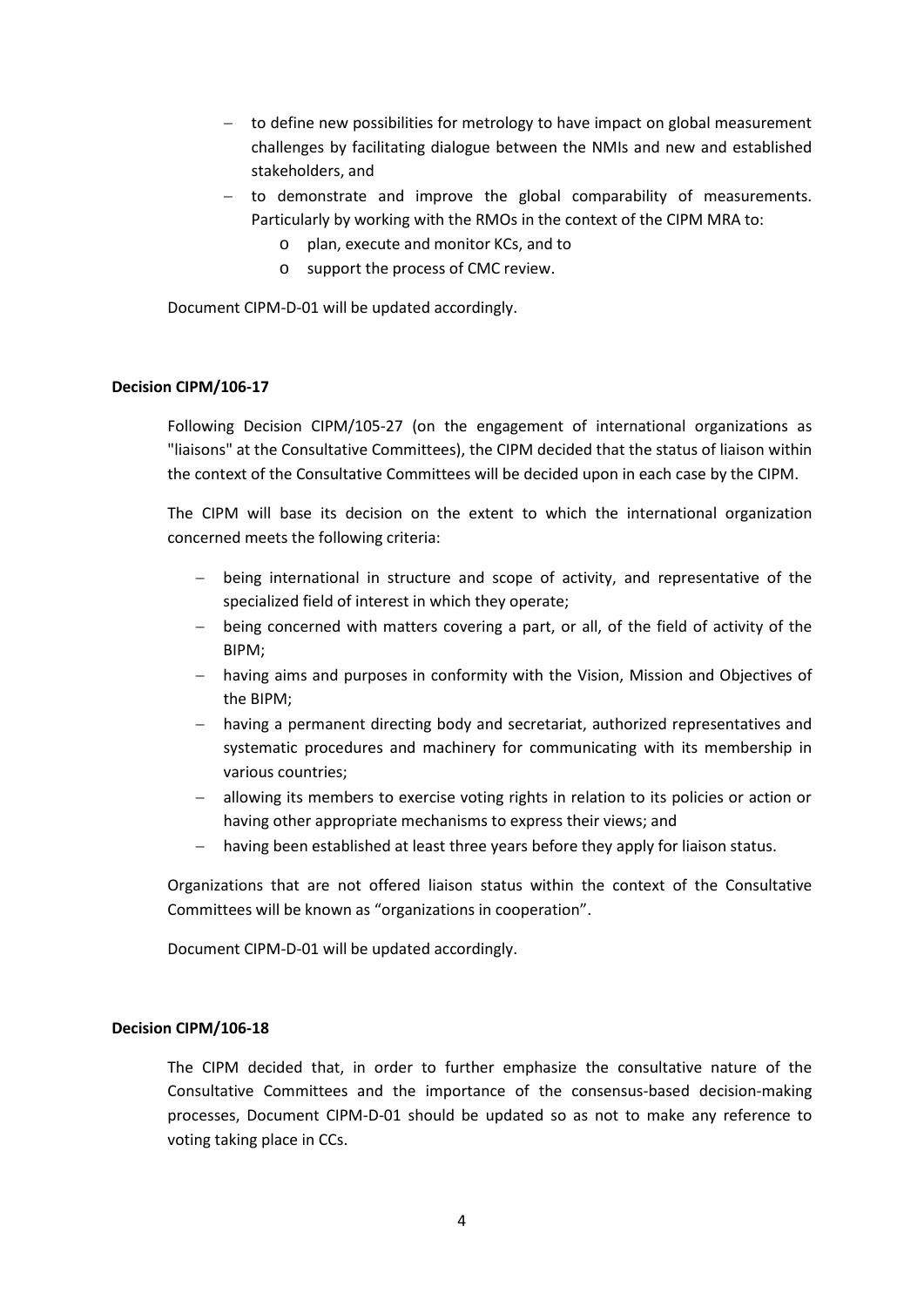The CIPM accepted the following changes to the membership and observership of the Consultative Committees:

− CCEM

o NIS (Egypt) as an observer.

− CCM

- o DFM (Denmark) as a member.
- − CCQM
	- o VNIIFTRI (Russian Federation) as an observer.
	- o SL (Ireland) is no longer a member of the CCQM. (Since Ireland is a Member State, a representative from SL will be able to attend as an observer upon request).
- − CCT
	- o CMI (Czech Republic) as a member.
- − CCTF
	- o Chunghwa Telecom Laboratory (Chinese Taipei) as an observer.
- − CCU
	- o LNE (France) as a member.

# **Decision CIPM/106-20**

The CIPM decided that when considering whether it is appropriate for an Associate State of the General Conference on Weights and Measures (CGPM) to be encouraged to accede to the Metre Convention and hence become a Member State, it will take into account whether it has:

- been an Associate State of the CGPM for at least 5 years,
- a National Metrology Institute (NMI) that has signed the CIPM MRA,
- published comparison results in the key comparison database (KCDB),
- one or more Calibration and Measurement Capability (CMC) listed in the KCDB,
- a percentage higher than 0.02 on the '*Scale of assessments for the apportionment of the expenses of the United Nations'.*

The above criteria will be applied in the implementation of Resolution 4 of the CGPM (2011) '*On the status of Associate State of the General Conference*'.

This decision revises the criteria adopted by the CIPM at its 98th (2009) and 99th (2010) meetings.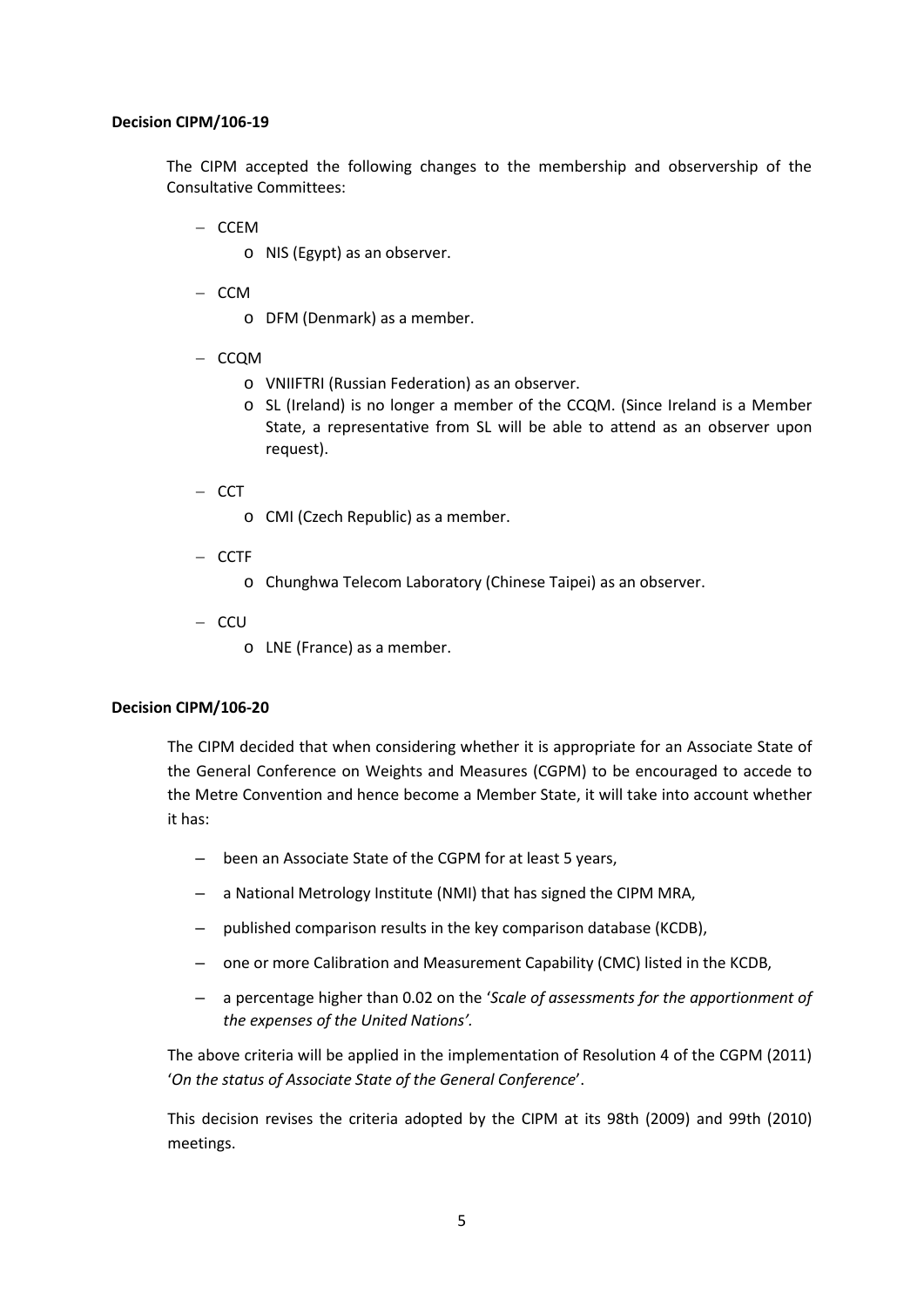The above notwithstanding, the CIPM reaffirmed that an Associate State of the CGPM may choose to accede to the Metre Convention and become a Member State at any time should it so wish.

# **Decision CIPM/106-21**

The CIPM decided that an Associate State of the CGPM that does not meet the criteria set in Decision CIPM/106-20 and that has already been encouraged to accede to the Metre Convention, and as a result is paying an increased subscription, shall have its subscription reduced to the minimum for an Associate State. The reduction will come into force in 2018 and will not be retroactive.

#### **Decision CIPM/106-22**

The CIPM asked the BIPM to work with any Associate State included in Decision CIPM/106- 21 and that is in arrears in order to establish a rescheduling agreement.

#### **Decision CIPM/106-23**

The CIPM agreed the BIPM Strategy (2018) with a change to the text of the final line of the "mission" to read "Improving the quality of life and sustaining the global environment".

#### **Decision CIPM/106-24**

The CIPM decided to revise the level of reserves shown in the BIPM Financial report to 50 % of the annual dotation, with immediate effect.

#### **Decision CIPM/106-25**

The CIPM decided to amend Section B (page 3) of the "Criteria and Process for Election of CIPM Members" (Sept 2014), by adding the phrase

"Each member shall be willing to act as the President of a Consultative Committee or of a CIPM Sub-committee".

#### **Decision CIPM/106-26**

The CIPM asked Dr May to reinstate the CIPM *ad hoc* Working Group on Membership to propose some clarification of the text in "Step 5: Seating of a newly elected CIPM" in the "Criteria and Process for Election of CIPM members" for discussion at the next meeting.